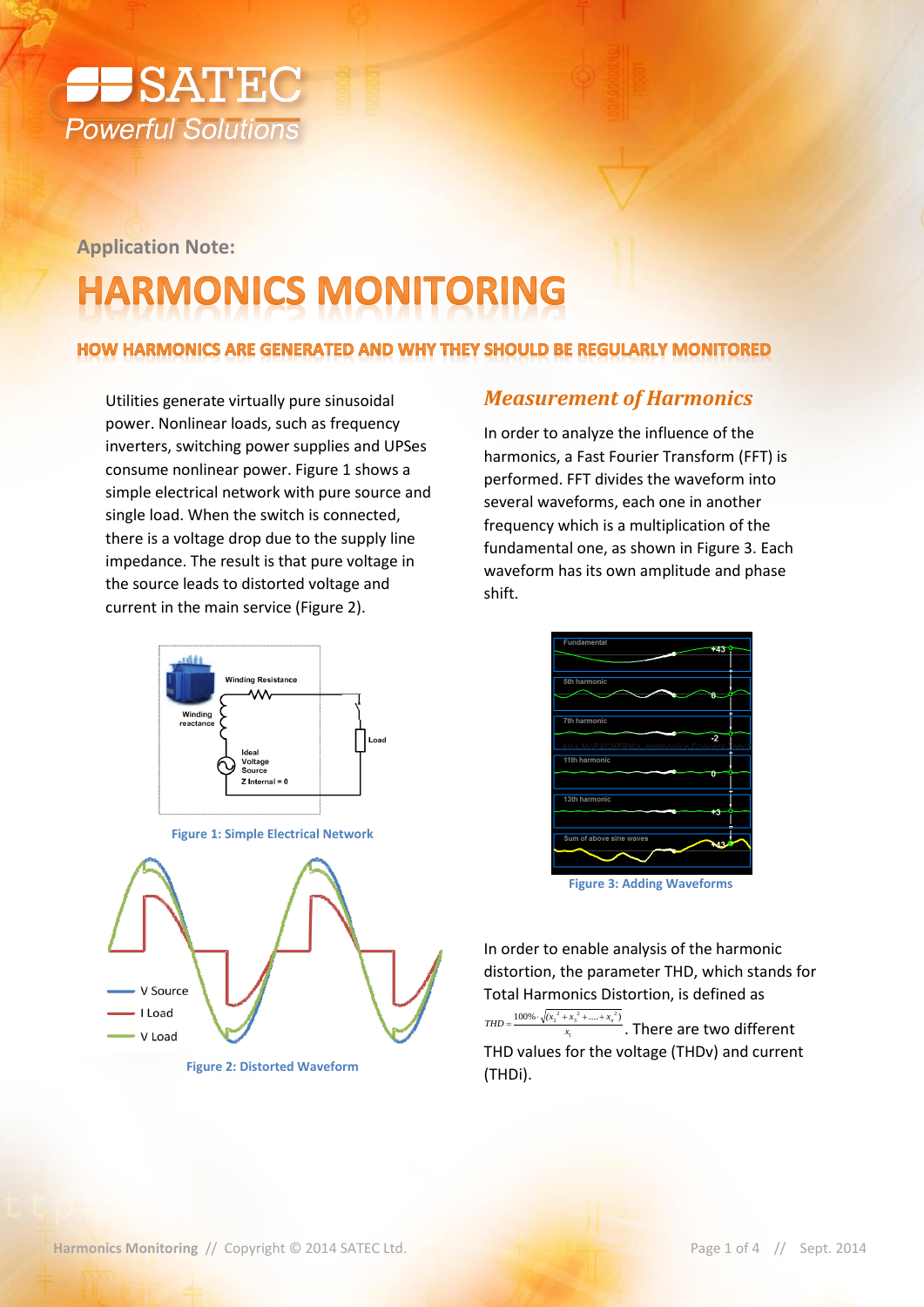

# *Harmonics Standards and Practices*

Harmonics can cause significant damage. A comprehensive research, conducted in Europe at 1400 sites in 8 countries, reports that 20% experience the following:

- **Computer lockouts (20%)**
- Light flickering (22%)
- Electronic card failures (18%)
- **Power Factor correction system failures** (17%)
- Failures in high load switching (16%)
- Neutral conductor overheating (12%)
- Unexpected breaker operation (11%)
- Power meters inaccurate readings (6%)

And of course excess losses and downtime.

Various standards, such as the American IEEE 519, European EN50160 or the British standard P5/4, specify limits for the THDv and some of them also THDi. While for the voltage the levels are defined as an absolute value in each standard/network (typically between 3% to 8%), the current is a more fluctuating value which presents another challenge. For example, a site with computer servers causing 100A distorted current out of a total of 1000A has 10% THDi. At night, most of the loads are down with total current of 200A but the computers continue to work, resulting in 50% THDi. It would seem that at night the problem is worse than during the day, but it is rather the other way around; the level of polluted current is the same, but since the network is less loaded at night, the case is better than during daytime. Using another parameter enables estimation of the current harmonics during different loading conditions. TDD (Total Distortion Demand) is defined as  $\frac{IDD}{I}$   $\frac{I}{I}$  $I_2$ <sup> $T$ </sup> +  $I_3$ <sup> $T$ </sup> + ..... +  $I_5$ *demand*  $TDD = \frac{100\% \cdot \sqrt{(I_2^2 + I_3^2 + ..... + I_n)}}{I_{\text{ max demand}}}$  $=\frac{100\% \cdot \sqrt{(\frac{I}{I})^2 + \frac{I}{I})^2 + \dots + \frac{I}{I}}^2}{I_{\text{max demand}}}$ . It is defined for the current only and its common levels are

## *Affects on all loads*

#### *Affect on Transformers*

Transformers are a major source of losses in the electrical network. The losses in transformers include four different types:

- No load losses (core losses), which are fixed and do not change with the load
- Copper losses, equals to  $I^2R$  (all harmonics have same affect)
- Winding eddy current losses, linear with the square of the harmonic index -  $P_{EC} \alpha$  l<sup>2</sup>h<sup>2</sup>
- Stray losses (in clamps, tanks, etc.), includes various losses and in estimation is linear with the 0.8 power of harmony:  $P_{SL} \alpha$  l<sup>2</sup>h<sup>0.8</sup>

As can be seen from the above formulas, there is a difference in the losses caused by the current in each harmonic order. Since THD and TDD parameters provide equal importance to each harmonic order, they are not suitable of analyzing the losses.

There a several formulas to estimate the losses and help designing the network for harmonics. The most common one is K factor, which is

calculated as  $K$  factor =  $\frac{\Sigma (I_n \cdot n)^2}{2}$ 2 *n I* . Especially design K-transformers are used to cope with harmonics, according to the K factor. For example, a K4 transformer works with harmonics up to K factor of 4 similarly to regular (K1) transformer with pure sinusoidal waveforms.

The additional losses in the transformer are converted to heat and increase their operational temperature. According to Arrhenius law, each 10 Deg. Celsius reduce the life expectancy in half, which means that harmonics shorten the lifetime of transformers and other loads.

similar to the voltage (3% to 8%).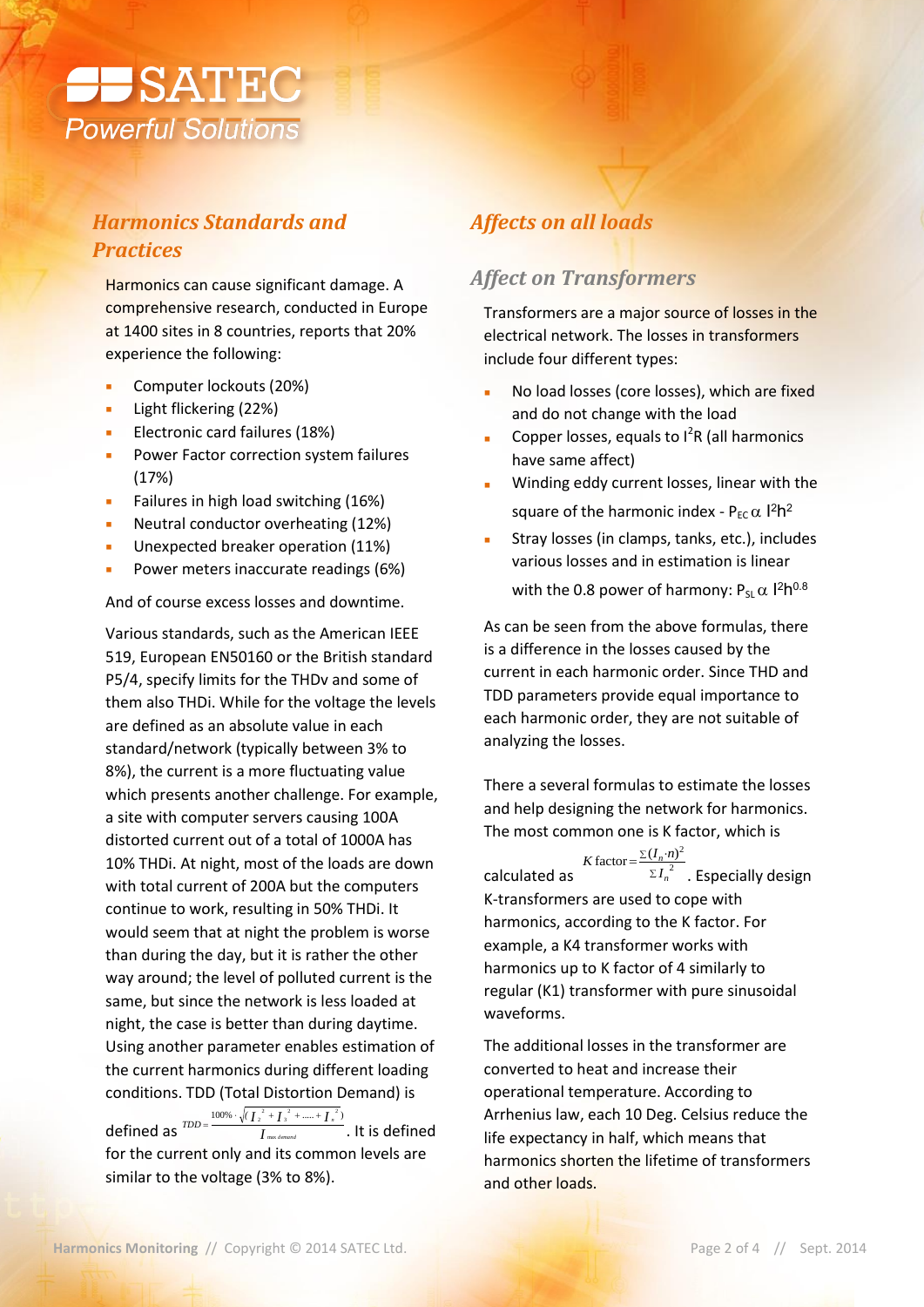

### *Affect on Motors*

Three phase motors (squirrel cage) design is based on the rotating of the three phase network. Harmonic voltage runs N times faster  $(N -$  order of harmonic). The result is that they create a force reversed to the motor force that is generated by the fundamental harmony and slow down the motor. The harmonic current increases the motor heat, reducing its life expectancy.

# *Affects on Power Factor Capacitors*

Capacitors are short circuit for high frequencies. Power factor correction capacitors are designed for the fundamental harmony. In presence of harmonics, their impedance is lower which result in increasing the amount of harmonics, capacitor overheating, potentially permanent damage to capacitors and resonance between the capacitors and transformers. The solution is installing series reactor to each capacitor that limit these phenomenon but increase the system losses.

## *Directions of Harmonics*

As the rule of thumb above, utilities deliver voltage harmonics to the consumers and consumers inject current harmonics toward the power source. However, voltage and current harmonics increase each other, particularly in situations of resonance. This makes it complicated to identify which part has a higher responsibility for the higher harmonics.

Precise analysis of source of harmonics is based on impedances and network simulation. However, there are two practices that allow reasonable evaluation of the direction:

- **Monitoring the harmonic energy flow** direction (negative sign means load generates harmonics)
- Comparing the THDv and TDD If THDv > TDD the source is the utility

#### *Recommendation*

Any electrical installation must take into account the harmonics. It is important to continuously monitor the harmonies levels and take action shall they are exceeding certain limits.

Recommendations for new installations:

- Estimate the level of harmonics
- Install power meters that can measure accurately at least 40 harmonics, THD, TDD and K-Factor
- Specify limits for alerts and configure the power meters accordingly
- Consider harmonics filtration solutions (low harmonic pollution loads, passive filers, active filters, retuned power factor etc.)

Recommendation for existing installations:

- Perform harmonics study for a week and compare to international standards. Check the levels of at least 40 harmonics, THD, TDD and K-Factor. It is possible to use temporary handheld meters. However, permanent installation is preferred.
- Specify limits for alerts and configure the power meters accordingly
- **EXECONSIDER HARMONICS filtration solutions (low** harmonic pollution loads, passive filers, active filters, retuned power factor etc.)